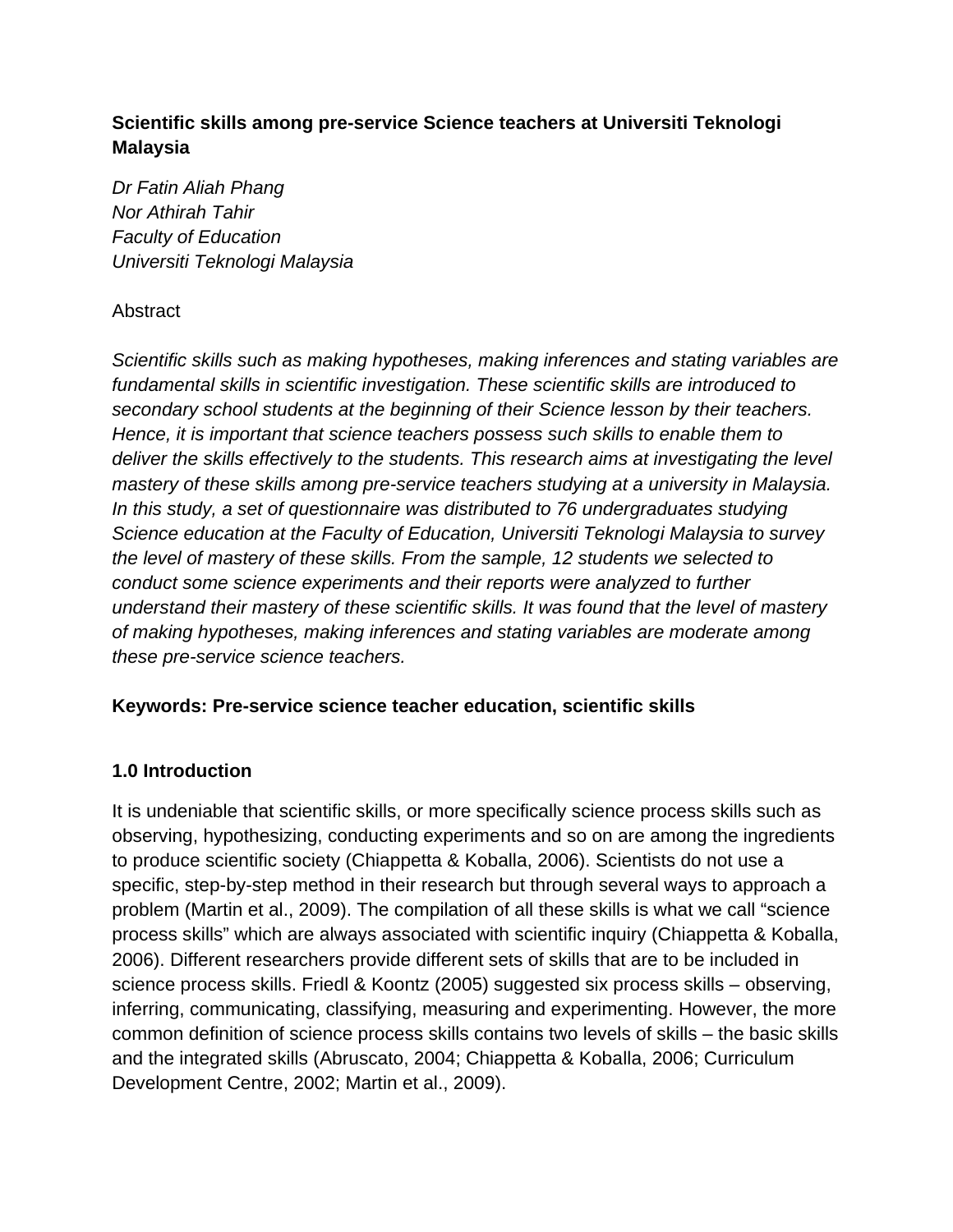Again, researchers have different views when it comes to categorizing the skills into these two sub-categories. Table 1 shows some suggested categories of basic and integrated science process skills.

|                             | <b>Abruscato</b><br>(2004) | Chiappetta &<br>Koballa (2006) | <b>Curriculum</b><br><b>Development</b><br><b>Centre (2002)</b> | Martin et al.<br>(2009) |
|-----------------------------|----------------------------|--------------------------------|-----------------------------------------------------------------|-------------------------|
| <b>Basic skills</b>         | Observing                  | Observing                      | Observing                                                       | Observing               |
|                             | Classifying                | Classifying                    | Classifying                                                     | Classifying             |
|                             | Predicting                 | Predicting                     | Predicting                                                      | Predicting              |
|                             | Using number               | Using number                   | Using number                                                    | Using number            |
|                             | Measuring                  | Measuring                      | Measuring                                                       | Measuring               |
|                             | Inferring                  | Inferring                      | Inferring                                                       |                         |
|                             | Using                      | Using                          |                                                                 |                         |
|                             | space/time                 | space/time                     |                                                                 |                         |
|                             | relationships              | relationships                  |                                                                 |                         |
|                             | Communicating              |                                |                                                                 | Communicating           |
|                             |                            |                                |                                                                 | Questioning             |
| Integrated<br><b>skills</b> | Interpreting               | Interpreting                   | Interpreting                                                    | Interpreting            |
|                             | data                       | data                           | data                                                            | data                    |
|                             | Controlling                | Controlling                    | Controlling                                                     | Controlling             |
|                             | variables                  | variables                      | variables                                                       | variables               |
|                             | Hypothesizing              | Hypothesizing                  | Hypothesizing                                                   | Hypothesizing           |
|                             | Defining                   | Defining                       | Defining                                                        | Defining                |
|                             | operationally              | operationally                  | operationally                                                   | operationally           |
|                             | Experimenting              | Experimenting                  |                                                                 | Experimenting           |
|                             |                            | Formulating                    |                                                                 | Formulating             |
|                             |                            | models                         |                                                                 | models                  |
|                             |                            |                                |                                                                 | Inferring               |
|                             |                            |                                | Communicating                                                   |                         |
|                             |                            |                                | Using                                                           |                         |
|                             |                            |                                | space/time                                                      |                         |
|                             |                            |                                | relationships                                                   |                         |
|                             |                            |                                | Concluding                                                      |                         |

**Table 1: Categories of basic and integrated science process skills**

Despite the differences in categorization, the following is a set of science process skills agrees by all the authors in Table 1 (as shaded):

- a. Observing
- b. Classifying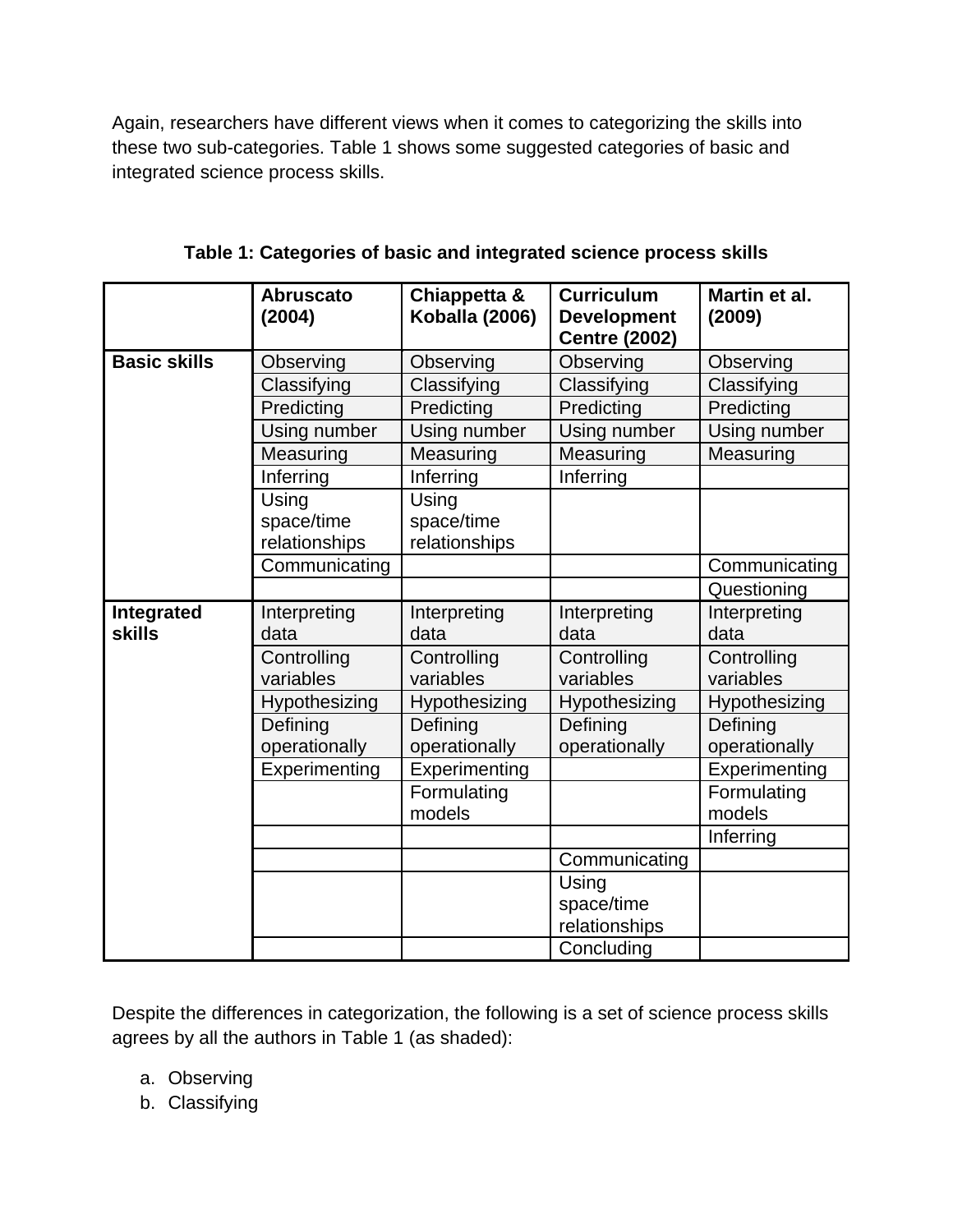- c. Predicting
- d. Using numbers
- e. Measuring
- f. Inferring
- g. Interpreting data
- h. Controlling variables
- i. Hypothesizing
- j. Defining operationally

The learning of science among students is greatly influenced by the mastery of science process skills (Awelani, 2002; Mohd Najib & Mohd Yusuf, 1995; National Curriculum Council, 1989; Needham & Hills, 1987; Padilla et al., 1980). However, the learning of science can be hindered if teachers themselves do not master the science process skills. The quality of science teachers will affect the quality of science students, and further impacts the quality of science undergraduates as well as the future science workforce of a nation (Phang, 2010). Hence, it is crucial for the present pre-service science teachers to be able to master science process skills in order for them to inculcate the skills to students.

Previous studies in Malaysia show that the level of mastery among pre-service teachers studying in higher education institution is below satisfactory. Tan & Chin (2001) found that some 44 pre-service teachers in Kuching did not master the skill of inferring while Mohd Isa (2001) discovered that 113 pre-service teachers in Perlis did not perform in identifying variables and hypothesizing. Hanizah & Shaharom (2008) also reported that 41 pre-service teachers at Universiti Teknologi Malaysia (UTM) did not understand the skills of communicating and experimenting through a survey using a set of questionnaires.

# **2.0 Purpose and Methods**

Therefore, the purpose of this research is to investigate the level of mastery of science pre-service teachers studying in a university (UTM) in the skills of inferring, identifying variables and hypothesizing. This is an extension to the work of Hanizah & Shaharom (2008) for their discovery of the poor understanding of communicating and experimenting skills among the pre-service science teachers at UTM.

In this research, a set of questionnaires consisting of 30 multiple-choice items (adapted from Noor Hayati (2003)) was used to measure the level of mastery of inferring, indentifying variables and hypothesizing skills. This was conducted to 76 second year undergraduates at the Faculty of Education, UTM studying Bachelor of Science and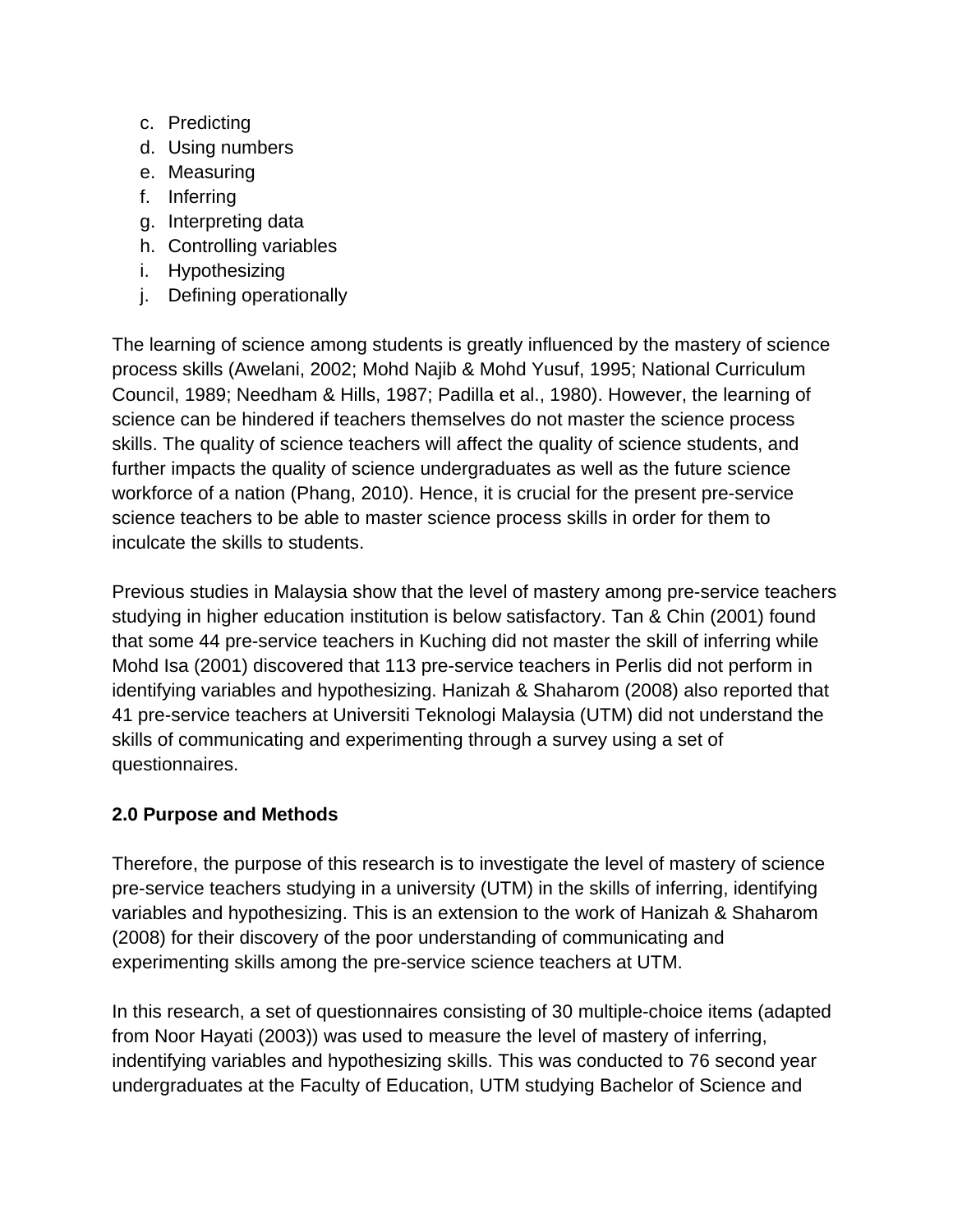Education majoring Physics, Chemistry and Mathematics (minor Science). The pilot test showed that the reliability of the questionnaires calculated using Alpha Cronbach coefficient was 0.82 (see the details in Nor Athirah (2010)).

Later, the laboratory reports of 12 undergraduates over seven experiments were collected and analyzed to further understand the pattern of the mastery of science process skills. A focus group was formed to probe and interview the undergraduates of their understanding and mastery of science process skills as well as their suggestion to improve the acquisition of the skills. The process was video recorded for duration of 41 minutes after they all have filled in the consent forms.

## **3.0 Data analysis**

The percentages of correct responses of the questionnaires were calculated and the results are as presented in Table 2.

## **Table 2: Results of the correct responses for the skills of inferring, identifying variables and hypothesizing**

| <b>Skills</b>          | Percentage (%) |
|------------------------|----------------|
| Inferring              | 68.5           |
| Indentifying variables | 86.0           |
| Hypothesizing          | 81.6           |

It is clear that the undergraduates did not perform well in making inferences. This is in line with the analysis of the focus group where the undergraduates were asked the meaning of inference. They showed confusion between inference and hypothesis as to which one means "early conclusion". The question was rephrased to "what is the difference between inference and hypothesis?" The following is an excerpt of the transcript of the focus group (translated from the original in Malay language).

Undergraduate A: Hypothesis is early conclusion and inference is… [confused and looked at her friends] Undergraduate Z: Which one is the one that uses "the more… the more…", is that the inference? Undergraduate S: Hypothesis is the one that uses "the more… the more…" Researcher: So, inference is the one that uses "the more… the more…"? Undergraduate F: No, that's the hypothesis! Undergraduate S: Inference is the early conclusion A few undergraduates: No, that's the hypothesis! Undergraduate S: Ok, hypothesis is the early conclusion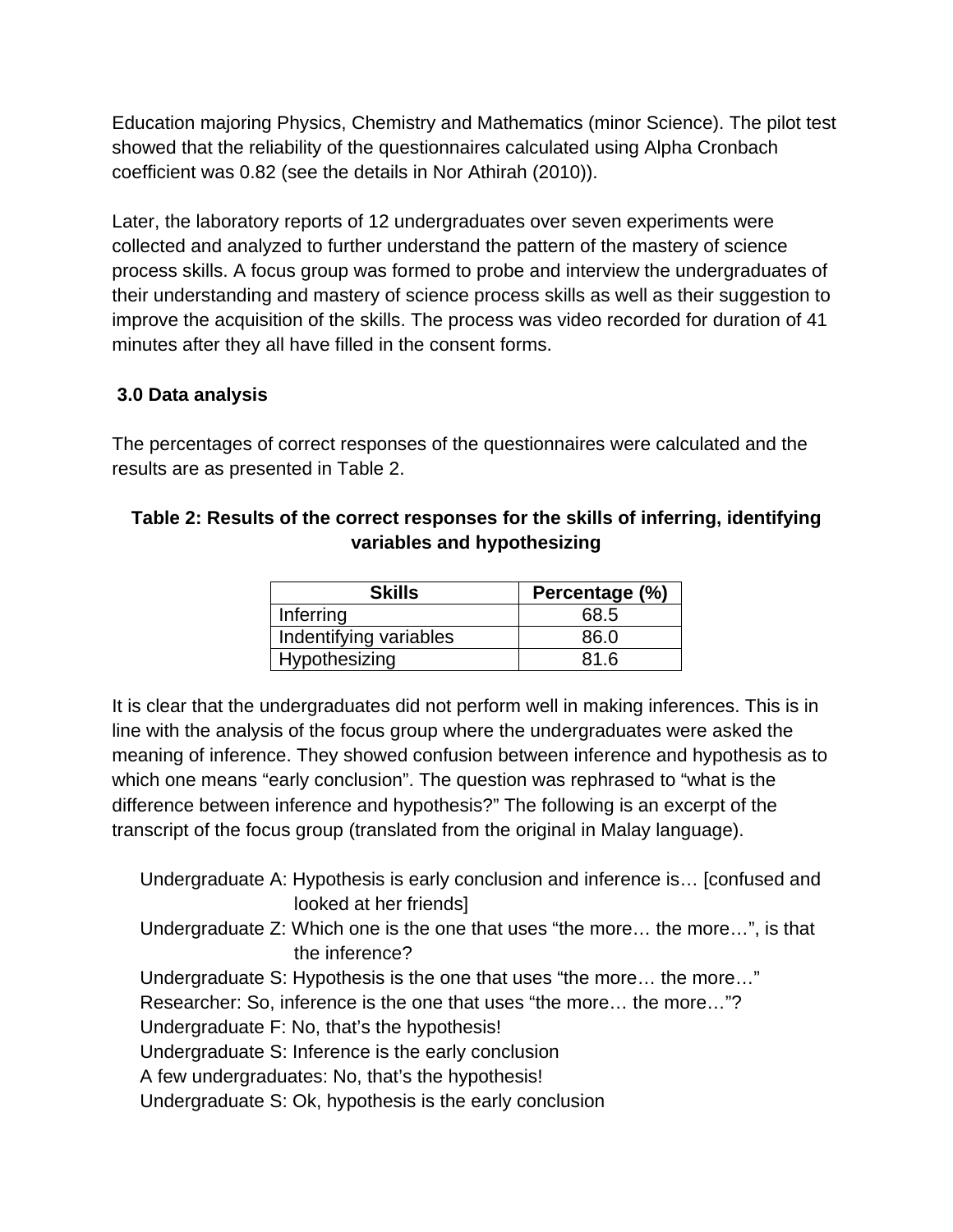Undergraduate F: It has to do with the correct (Physics) concepts Undergraduate A: Hypothesis is our initial prediction Undergraduate C: But isn't initial prediction the same with early conclusion? They are just different way of saying it. Undergraduate R: Hypothesis has to do with relationships, relationships between manipulated and responding variables, now that's the hypothesis. Researcher: So, that sorted out hypothesis, what about inference? Undergraduate R: It's like what F said [everyone laughed] Undergraduate F: What did I say?

After more than two minute of discussion, the undergraduates failed to arrive at a solid understanding of the meaning of "inference" and "hypothesis". However, in the laboratory reports, most of the undergraduates were able to write correct hypotheses and inferences for most of the experiments where the percentage of writing the correct inference is 91.3% and for hypothesis is 96.4% (refer Table 3). It may be argued that the undergraduates tend to copy most parts of the laboratory reports from text books, reference books or from the previous undergraduates' reports because when asked during the focus group what should be written in a laboratory report, they admitted that the format is fixed, so there is always a template to be found elsewhere. The reports will only be different in the results or data collected, graphs and maybe some parts of the conclusion. The rest should be roughly similar. There is even one undergraduate admitted that he never tried to write his own laboratory report from zero. There is always copy from somewhere else and develop into his own report with a few little changes.

|                | Part of the report evaluated | Percentage of correct response (%) |  |
|----------------|------------------------------|------------------------------------|--|
| 1              | Inferring                    | 91.3                               |  |
| 2              | Hypothesizing                | 96.4                               |  |
| 3              | Indentifying variables       | 88.4                               |  |
| $\overline{4}$ | Definition of operation      | 30.4                               |  |
| 5              | List of apparatus            | 88.3                               |  |
| 6              | Procedures                   | 89.8                               |  |
| $\overline{7}$ | <b>Diagrams</b>              | 80.9                               |  |
| 8              | Table of results             | 64.1                               |  |
| 9              | Writing of observation       | 79.0                               |  |
| 10             | Plotting of graphs           | 89.6                               |  |
| 11             | Writing the discussion       | 66.9                               |  |
| 12             | Conclusion                   | 89.5                               |  |
|                | Average                      | 79.6                               |  |

#### **Table 3: The results of the laboratory report analysis**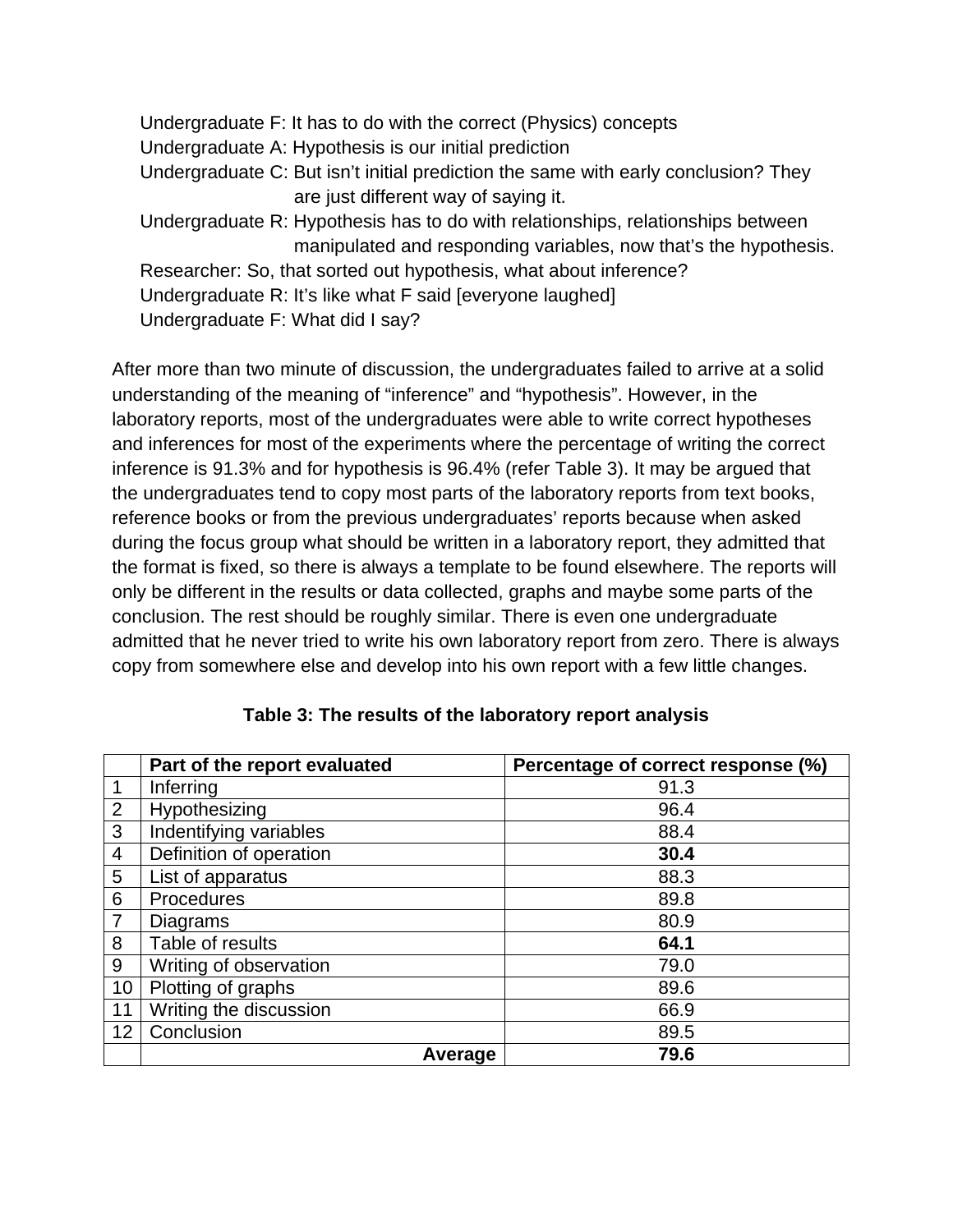From the analysis of laboratory reports, it was found that defining operationally has the lowest correct percentage – 30.4%. Many students either failed to write the definition of operation or did not explain well enough to make the testing of hypotheses to be operated. To clarify this, the undergraduates were asked the meaning of "definition of operation". There was a long pause and the undergraduates were pointing at each other to give an answer. Then the following conversation occurred:

Undergraduate W: It's about the procedure Undergraduate S: No, it's not a procedure, it's like something more random Undergraduate C: No, it's like, for example the time is measured by using a stopwatch Undergraduate R: Oh… it's like the behaviour and the apparatus A few undergraduates: Yeah, right… Researcher: So, behaviour and apparatus? [all the undergraduates laughed] Undergraduate F: The behaviour of using an apparatus Undergraduate R: It's more like to say like taking the time using a stopwatch Undergraduate C: It's like the relationship between an apparatus and a variable Undergraduate R & F: Yeah

Another significant finding from the laboratory report analysis is that many of the undergraduates did not practice the rule of taking more than one attempt for each measurement to ensure the precision of the measurement. In their laboratory reports, some of them committed the following errors which causes the percentage of making the 'table of results' is 64.1%:

- a. Not using the same decimal points
- b. Not using the correct decimal points
- c. Not writing the symbol of a variable measured in the table of results

According to ASE-Nuffield (2010), school students also face the same problem because there is a misconception of the language or terminology used in scientific measurement.

# **4.0 Discussion**

From the data analysis, the second year science undergraduates of the Faculty of Education, UTM are facing the problem of defining the scientific skills, especially the understanding of 'inference', 'hypothesis' and 'definition of operation'. While in term of practicing the skills, they show weaknesses in writing the definition of operation and the table of results, as well as making measurements. According to Chiappetta & Koballa (2006), "a hypothesis is a generalization that relates to a class of objects or events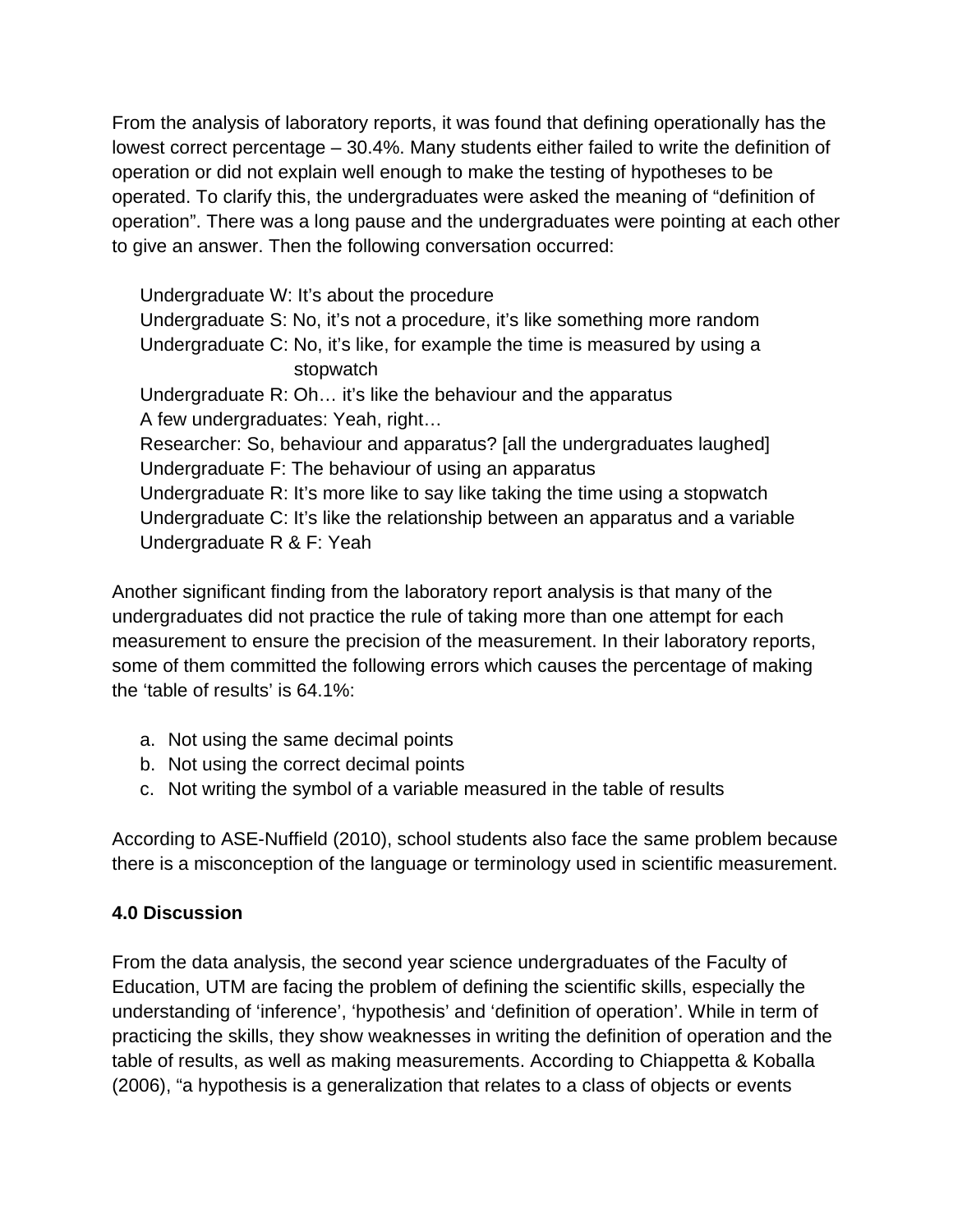whereas an inference is related to a specific object or event" (p.204). A hypothesis is an "educated guess" (Abruscato, 2004). To formulate a hypothesis, it should be based on observations and inferences. Inferring is to use logic to draw conclusions from what is observed. From the excerpt presented earlier regarding hypotheses and inferences, none of the undergraduates tried to relate observations with inferences and to related inferences with hypotheses.

As for defining operationally, Martin et al. (2009) stated that it is to describe what works; explain how to measure variables in an experiment, relationships between observed actions to explain phenomena and to explain relationships by generalizing to other events not observed. According to Curriculum Development Centre (2002), it is to give interpretations of a concept by stating it in terms of what to be done and observed. For this, the understanding among the undergraduates is not too far from the correct definition, however, in practice, not many of the undergraduates correctly stated the definitions of operation in their laboratory reports. Moreover, six out of 12 undergraduates did not write the definitions of operation in any of the laboratory reports analyzed in this research. It could be that the undergraduates perceived that this is not an important part of a scientific investigation because when they were asked during the focus group interview about the purpose to state the definition of operation in an experiment, they said, they did not think that it is necessary to report it.

# **5.0 Implications & Conclusion**

From this research, it is apparent that science undergraduates at UTM do not have the correct understanding of inferences, hypotheses and definitions of operation. However, in writing laboratory reports, it seems that they do not face too much of a problem to write the correct inferences and hypotheses. It could be argued that they do not need deeper understanding to be able to state the inference and hypothesis of an experiment. On the other hand, it could also be argued that they might copy a part of the report from text books, reference books or from the past year reports obtained from senior undergraduates – as suggested by some undergraduates involved in the focus group interview. If the later is the stronger possibility, it will not help the undergraduates in improving their scientific skills. Sharifah & Lewin (1993) argued that the less students involved in planning a scientific investigation, the poorer their mastery of scientific skills. If these pre-service teachers fail to master the scientific skills to a level that they can inculcate these skills to their students in the future, the students will only learn science as any other subjects in schools.

It is also the duty of the lecturers to provide opportunities for undergraduates to acquire such skills. One of the ways to achieve this is to let the undergraduates perform real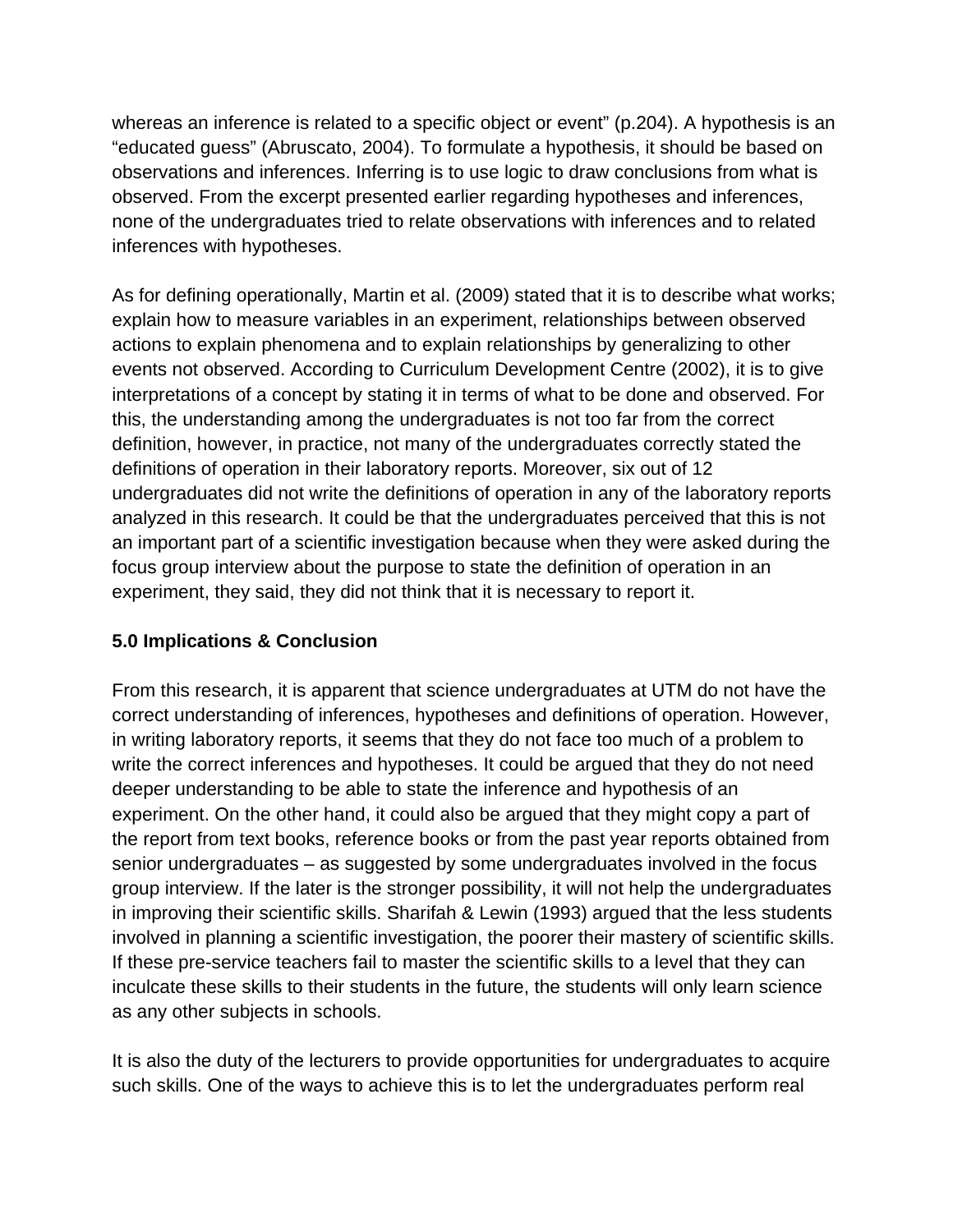scientific investigations from planning until reporting. During the focus group interview, the undergraduates stated that they actually learn deeper about scientific skills when they were put into a new situation of scientific investigation. They need to read the related materials about a new experiment that they are going to carry out. On the day of conducting the experiment, good questioning from the lecturers also highly facilitate the learning of scientific skills because questions that probe the undergraduates to want to find out more will lead them to plan and perform more investigations. It is through this kind of planning that they can acquire scientific skills. Finally, undergraduates should be given the freedom and time to explore as much as they like about a topic using the facilities in the laboratory.

## **References**

- Abruscato, J. (2004). *Teaching children science: Discovery methods for the elementary*  and middle grades (2<sup>nd</sup> ed.). Boston: Pearson Education.
- ASE-Nuffield (2010). *The language of measurement: Terminology used in school science investigation.* UK: The Association for Science Education (ASE).
- Awelani, M. R. (2002). *A study of the application of science process skills in secondary schools in the free states province*. Unpublished doctoral thesis, University of Pretoria.
- Chiappetta, E. L. & Koballa, T. R. (2006). *Science instruction in the middle and*  secondary schools: Developing fundamental knowledge and skills for teaching (6<sup>th</sup> ed.). NJ: Pearson Prentice-Hall.
- Curriculum Development Centre (2002). Secondary School Integrated Curriculum for Physics Form 5. Kuala Lumpur: Ministry of Education of Malaysia.
- Friedl, A. E. & Koontz, T. Y. (2005). *Teaching science to children: An inquiry approach*  (6<sup>th</sup> ed.). New York: McGraw-Hill
- Hanizah Misbah & Shaharom Noordin (2008). *Tahap kefahaman kemahiran komunikasi dan mengeksperimen di kalangan pelajar tahun dua pendidikan fizik merentas program pengajian.* [*The level of understanding of the communication and experimenting skills among second year Physics education undergraduates across study courses*]. Seminar Kebangsaan Pendidikan Sains dan Matematik. 11-12 October, Skudai, Johor.
- Martin, R., Sexton, C. & Franklin, T. (2009). *Teaching science for all children: Inquiry methods for instructing understanding* (4<sup>th</sup> ed.). Boston: Pearson Education.
- Mohd Isa Khalid (2001). *Kemahiran proses sains di kalangan guru pelatih Diploma Pendidikan Maktab Perguruan: Satu kajian awal* [*Science process skills among practical teachers: A preliminary study*]. Unpublished diploma dissertation, Perlis Teaching Training College.